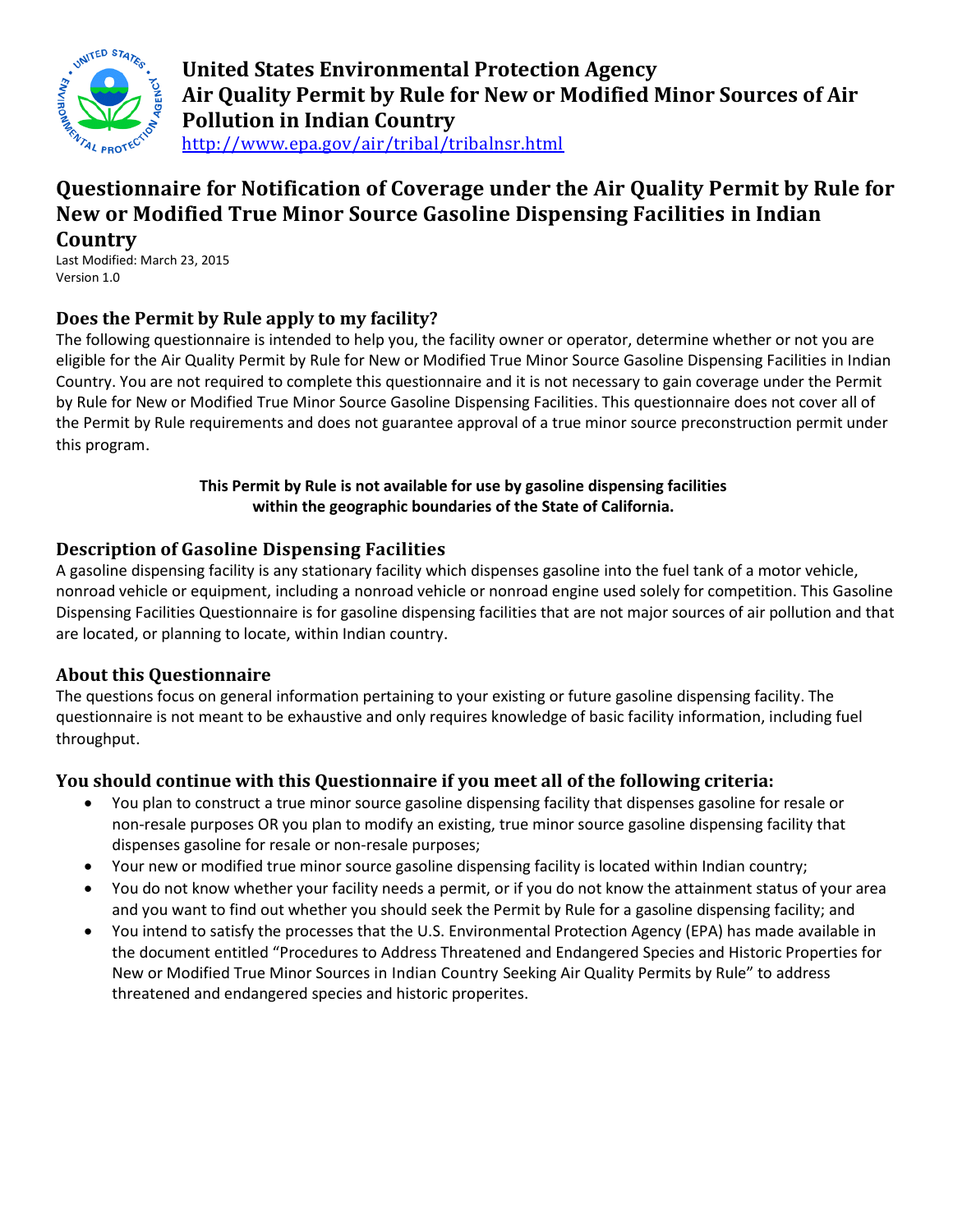#### **More Information**

The definition of "modification" and "Potential to Emit" (or "PTE") can be found at 40 CFR 49.152(d) and in the "Instructions" document. Additional information on the applicability of the Indian Country New Source Review (NSR) rule can be found at 40 CFR 49.153.

Information on the ozone attainment status of the area where your facility is located can be found at: [http://www.epa.gov/airquality/greenbook/.](http://www.epa.gov/airquality/greenbook/) You may also contact your reviewing authority for information on your attainment status.

Please contact your reviewing authority if you have questions or need assistance. A list of reviewing authorities, their area of coverage, and contact information can be found in Attachment D to the Permit by Rule for True Minor Source Gasoline Dispensing Facilities at 40 CFR 49.164 or visit: [http://www.epa.gov/air/tribal/tribalnsr.html.](http://www.epa.gov/air/tribal/tribalnsr.html)

Sources eligible for the Permit by Rule for New or Modified True Gasoline Dispensing Facilities may also be subject to federal standards under 40 CFR 63 Subpart CCCCCC, National Emission Standards for Gasoline Dispensing Facilities; 40 CFR 60 Subpart IIII – Standards of Performance for Stationary Compression Ignition Internal Combustion Engines; 40 CFR 60 Subpart JJJJ – Standards of Performance for Stationary Spark Ignition Internal Combustion Engines; and 40 CFR 63 ZZZZ National Emission Standards for Hazardous Air Pollutants for Stationary Reciprocating Internal Combustion Engines. The conditions applicable to sources seeking coverage under this Permit by Rule are intended to be generally consistent with the requirements in 40 CFR 63 Subpart CCCCCC, 40 CFR 60 Subpart JJJJ, 40 CFR 60 Subpart IIII, and 40 CFR 63 Subpart ZZZZ. However, compliance with the applicable requirements in these provisions is required independent of the conditions in the Permit by Rule, and not all requirements applicable under these provisions are necessarily included in the Permit by Rule. The Background Document for the Permit by Rule identifies the specific requirements in Subparts CCCCCC, IIII, JJJJ, and ZZZZ that are intended to be included in the Permit by Rule. The EPA's brochure for Subpart CCCCCC is available here: [http://www.epa.gov/ttn/atw/area/gdfb.pdf.](http://www.epa.gov/ttn/atw/area/gdfb.pdf)

# **Questionnaire for Gasoline Dispensing Facilities**

**Part 1: Does my Gasoline Dispensing Facility Need or Qualify for a True Minor Source Permit?** The following questions are meant to determine whether or not your gasoline dispensing facility qualifies for the Permit by Rule.

1. Will the PTE of your facility be less than 250 tons per year (tpy) for particulate matter (PM, PM<sub>10</sub>, or PM<sub>2.5</sub>), VOC, nitrogen oxides (NO<sub>x</sub>), carbon monoxide (CO), and sulfur dioxide (SO<sub>2</sub>), each individually? The emissions from your facility may be calculated using the PTE calculator provided at [http://www.epa.gov/air/tribal/tribalnsr.html.](http://www.epa.gov/air/tribal/tribalnsr.html) Be sure to include all existing, new, and modified emission units at your facility.

| ~~ | N٥ |
|----|----|
|----|----|

If you answered **'No,'** your source does not qualify for the Permit by Rule. Please contact your reviewing authority to apply for a site-specific permit. If you answered **'Yes,'** continue on to the next question.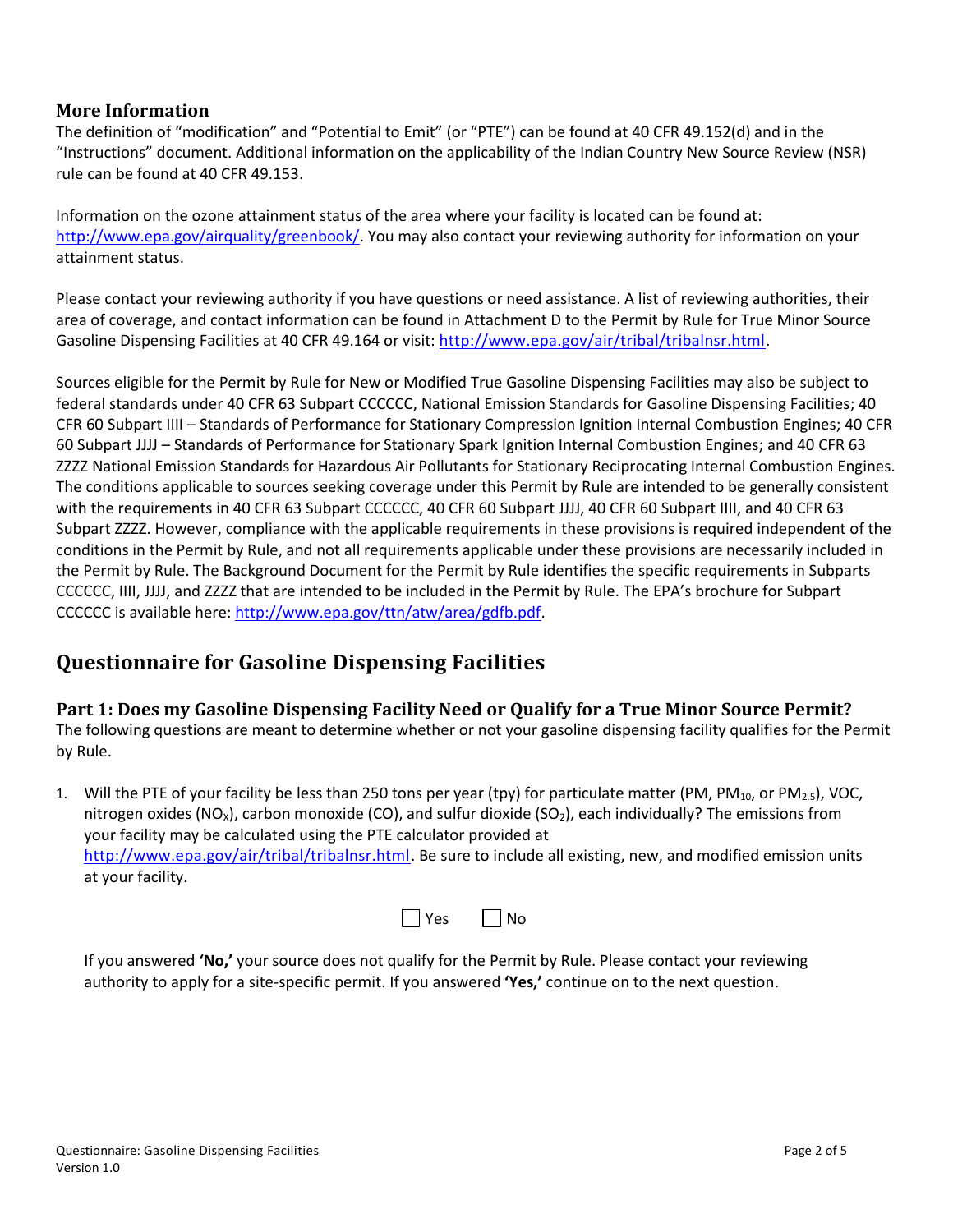2. Will the PTE of your new facility or the increase in potential emissions from your modified existing facility be equal to or above the applicable minor NSR thresholds listed below for ANY pollutant? The emissions from your facility may be calculated using the PTE calculator available online at: [http://www.epa.gov/air/tribal/tribalnsr.html.](http://www.epa.gov/air/tribal/tribalnsr.html) Be sure to include all new and modified emission units at your facility.

| 10 tpy |           |
|--------|-----------|
|        | 5 tpy     |
| 10 tpy | 5 tpy     |
| 5 tpy  | 1 tpy     |
| 3 tpy  | $0.6$ tpy |
| 10 tpy | 5 tpy     |
| 10 tpy | 5 tpy     |
| 5 tpy  | 2 tpy     |
|        |           |



If you answered **'No,'** your source is exempt from the minor NSR program. Please contact your reviewing authority to confirm that your facility will not need a permit. If you answered **'Yes,'** continue on to the next question.

3. If located in a nonattainment area for any pollutant, will the PTE of your facility for the particular nonattainment pollutant be less than the NSR major source thresholds specified in the table below (based on nonattainment classification)? Be sure to include all existing, new, and modified emission units at your facility.

| <b>Pollutant</b>                                      | <b>Nonattainment Classification</b> | <b>NSR Major Source Threshold</b> |
|-------------------------------------------------------|-------------------------------------|-----------------------------------|
| Ozone                                                 | Marginal                            | 100 tpy of VOC or NO <sub>x</sub> |
|                                                       | Moderate                            | 100 tpy of VOC or NO <sub>x</sub> |
|                                                       | <b>Serious</b>                      | 50 tpy of VOC or NO <sub>x</sub>  |
|                                                       | Severe                              | 25 tpy of VOC or NO <sub>x</sub>  |
|                                                       | Extreme                             | 10 tpy of VOC or NO <sub>x</sub>  |
| $PM_{10}$                                             | Moderate                            | $100$ tpy                         |
|                                                       | Serious                             | 70 tpy                            |
| CO.                                                   | Moderate                            | $100$ tpy                         |
|                                                       | Serious                             | 50 tpy                            |
| SO <sub>2</sub> , NO <sub>2</sub> , PM <sub>2.5</sub> | No nonattainment classification     | $100$ tpy                         |

 $\Box$  Yes  $\Box$  No  $\Box$  Not Applicable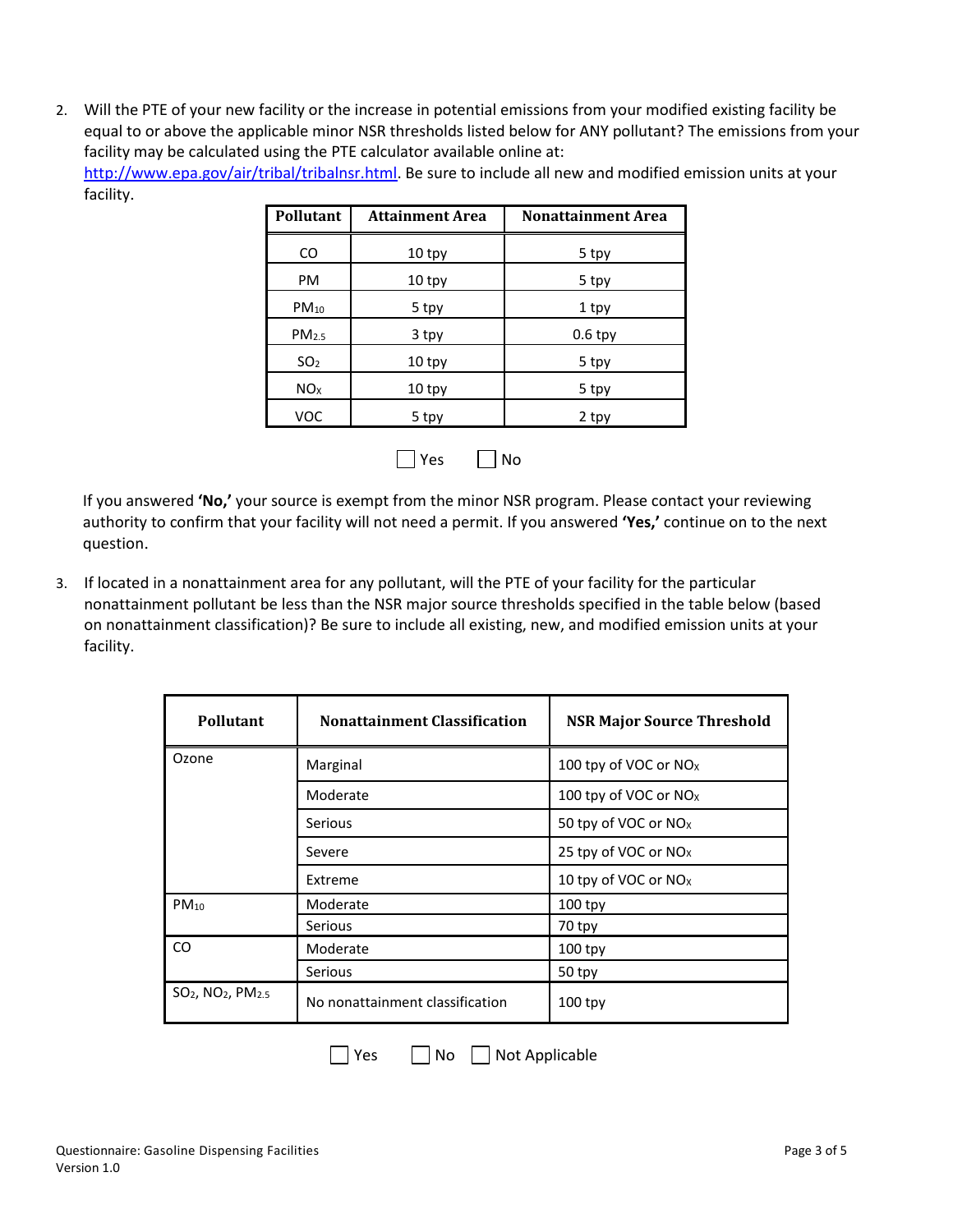If you answered **'No,'** your source does not qualify for the Permit by Rule. Please contact reviewing authority to apply for a site-specific permit. If you answered **'Yes,'** continue on to Part 2 of the Questionnaire.

Information on the ozone attainment status of the area where your facility is located can be found at: [http://www.epa.gov/airquality/greenbook/.](http://www.epa.gov/airquality/greenbook/)

#### **Part 2: Does My Gasoline Dispensing Facility Qualify for the Permit by Rule?**

The following questions are meant to determine whether or not your gasoline dispensing facility would qualify for the Permit by Rule for true minor source gasoline dispensing facilities.

1. Will your facility be located in a serious, severe, or extreme ozone nonattainment area and, after the proposed construction or modification project, be projected to dispense less than 8,000,000 gallons of fuel on a 12-month rolling total?

|    | No<br>Not Applicable<br>Yes                                                                                                                                                                                                                                                                                                           |  |
|----|---------------------------------------------------------------------------------------------------------------------------------------------------------------------------------------------------------------------------------------------------------------------------------------------------------------------------------------|--|
| 2. | Will your facility be located in an attainment, unclassifiable or attainment/unclassifiable area for ozone or<br>marginal/moderate nonattainment area for ozone, after the proposed construction or modification project, your<br>facility is projected to dispense less than 25,000,000 gallons of fuel on a 12 month rolling total? |  |
|    | Yes<br>No<br>Not Applicable                                                                                                                                                                                                                                                                                                           |  |
| 3. | Will your facility be located in an ozone nonattainment area, after the proposed construction or modification<br>project, be projected to dispense more than 2,100,000 gallons of fuel over a consecutive 12 month period;                                                                                                            |  |
|    | Yes<br>No<br>Not Applicable                                                                                                                                                                                                                                                                                                           |  |
| 4. | Will your facility be located in an attainment, unclassifiable or attainment/unclassifiable area for ozone, after the<br>proposed construction or modification project, your facility is projected to dispense less than 4,000,000 gallons<br>of fuel over a consecutive 12 month period?                                             |  |
|    | $ $ No<br>Not Applicable<br>Yes                                                                                                                                                                                                                                                                                                       |  |
| 5. | Will your facility utilize a Stage I vapor recovery system and will you assure that the required Stage I vapor<br>recovery equipment is properly connected and in use at all times while gasoline is actively being<br>dropped/delivered?                                                                                             |  |
|    | Yes<br>No                                                                                                                                                                                                                                                                                                                             |  |
| 6. | Do you intend to satisfy the procedures for threatened or endangered species and historic properties according<br>to the processes provided by the EPA for the permits by rule?                                                                                                                                                       |  |
|    | Yes<br>No                                                                                                                                                                                                                                                                                                                             |  |